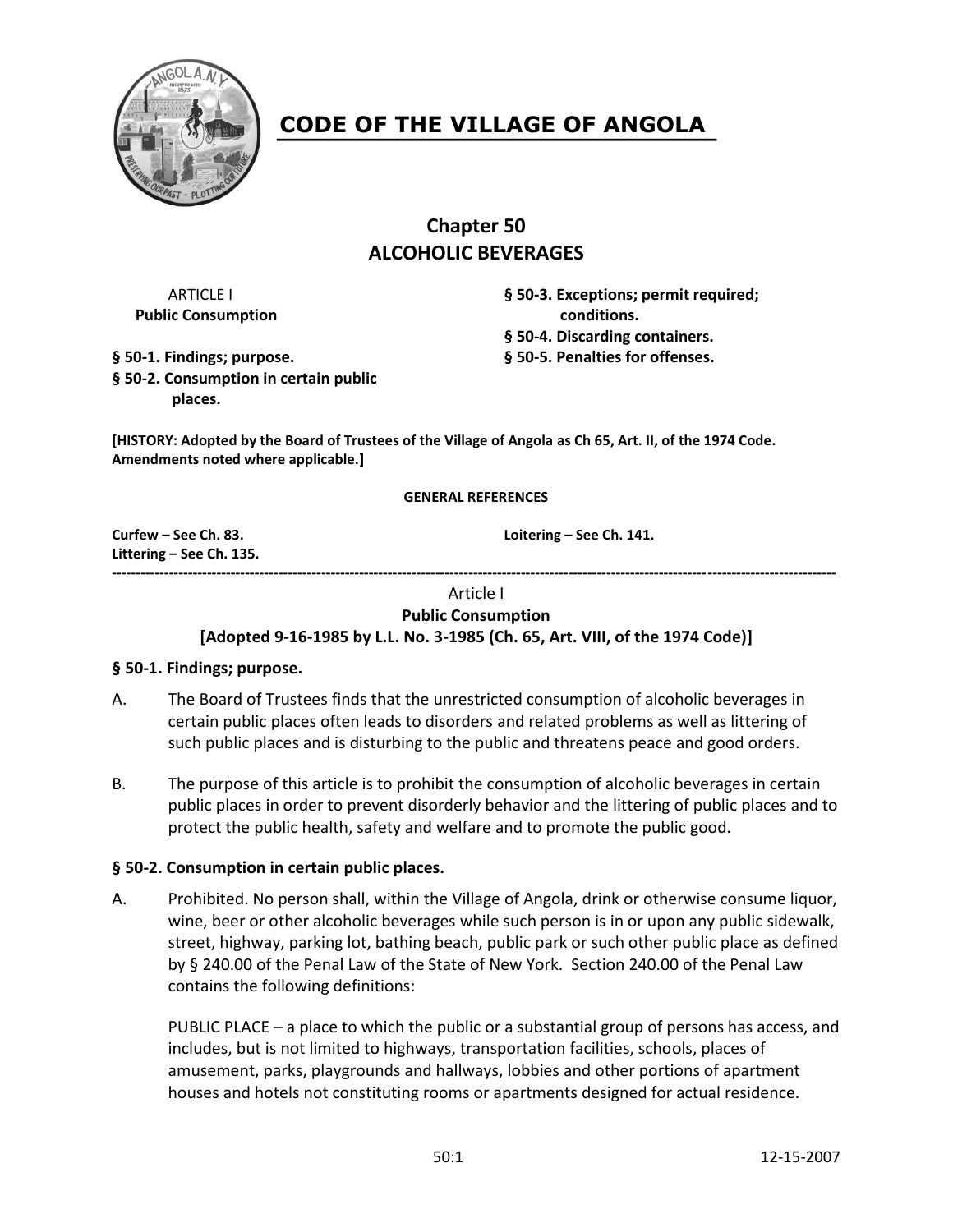TRANSPORTATION FACILITY – any conveyance, premises or place used for or in connection with public passenger transportation, whether by air, railroad, motor vehicle or any other method. It includes aircraft, watercraft, railroad cars, buses, and air, boat, railroad and bus terminals and stations and all appurtenances thereto.

- B. Possession of open containers. No person shall carry or have in her or her possession, within the Village of Angola, any open bottle or open container containing liquor, wine, beer or other alcoholic beverage with the intent of the possessor or another to consume the same in any of the public places described in Subsection A of this section.
- C. Presumptions:

---------------

- (1) The possession of an open bottle or open container unwrapped or with the top exposed in a public place, as herein defined, shall be presumptive evidence that such bottle or open container is intended to be consumed in a public place.
- (2) An open bottle or open container in any vehicle while in or on any public sidewalk, street, highway, parking lot, bathing beach, public park or other public place, as define by § 240.00 of the Penal Law of the State of New York, shall be presumptive evidence that the same is in the possession of all the occupants thereof.

# **§ 50-3. Exceptions; permit required; conditions.**

- A. Application. If any individual or organization desires to have, distribute or consume alcoholic beverages on public property in the Village of Angola, said individual or organization must apply to the Village Clerk-Treasurer of the Village, or his/her duly authorized representatives, for a permit therefor, at least three days prior to the date scheduled for using such beverages. Not fee shall be charged for the granting of said permit. $1$
- B. Issuance conditions. A permit shall be issued only upon the following conditions:
	- (1) Such individual or organization, by its duly authorized officer, must agree, in writing, to assume fully responsibility for supervising the conduct of the group or individuals benefiting from such permit and to properly clean up and restore the premises, after use, to their prior conditions.
	- (2) Such individual or organization must further agree, in writing, that adequate precautions shall be taken to ensure that minors will not be served or allowed to consume alcoholic beverages at the permitted event or gathering.
	- (3) No alcoholic beverages shall be distributed or consumed other than on the specified premises described in the permit and only during the times stated therein.
	- (4) No permit shall be issued to any individual or organization which has previously been issued a permit and has failed to comply with the provisions hereof.

<sup>1.</sup> Editor's Note: Amended at the time of adoption of Code (see Ch. 1, General Provisions, Art. III).